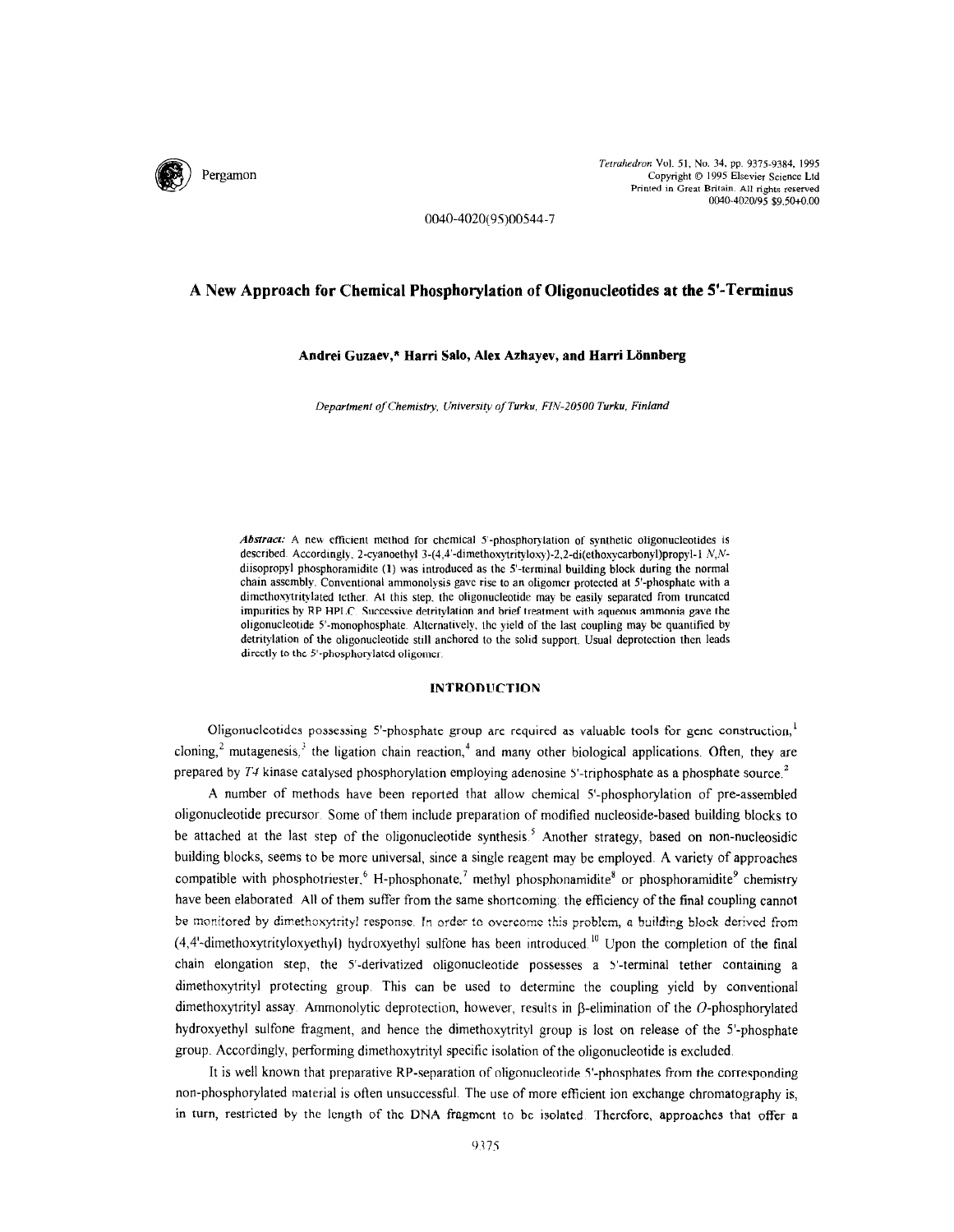selective isolation of the desired oligonucleotide remain to be of particular interest, A family of methods, all involving an "orthogonal" protection strategy of the 5'-terminal phosphate, has been elaborated. After the chain assembly and ammonolytic deblocking, the orthogonal protection of the 5'-phosphate  $[t$ -butyl,  $\frac{11,12}{2}$  (4nitrophenyl)ethyl,<sup>13</sup> 2-(tritylthio)ethyl,<sup>14</sup> or 2-(triphenylsilyl)ethyl<sup>15</sup>] remains unchanged. Being of moderate hydrophobicity, the t-butyl and (4-nitrophenyl)ethyl protecting groups enable efficient separation only for relatively short oligonucleotides. In contrast, 2-(tritylthio)ethyl<sup>14</sup> or 2-(triphenylsilyl)ethyl<sup>15</sup> groups are more hydrophobic than the dimethoxytrityl group, and hence the desired oligonucleotides may be very selectively isolated by RP HPLC. After the purification, free 5'-phosphate monoester is released by treatment with an appropriate reagent: trifluoroacetic acid,<sup>11</sup> or trimethylsilyl chloride<sup>12</sup> for  $t$ -Bu; strong amine (DBU, TBD, and others) for (4-nitrophenyl)ethyl;<sup>13</sup> 2 M Bu<sub>4</sub>NF/DMSO at 70 °C for 2-(triphenylsilyl)ethyl.<sup>15</sup> In this respect, 2tritylthioethyl group<sup>14</sup> offers the mildest deprotection technique. To obtain the 5'-phosphate, the trityl-S bond was selectively cleaved by aqueous silver nitrate or iodine Subsequent addition of dithiothreitol at pH 8.5 generates in both cases mercaptide ion which rapidly degrades to the target oligonucleotide S-phosphate and ethylene sulphide.<sup>14</sup>

We now report on a new approach for the preparation of  $5'$ phosphorylated oligonucleotides by using phosphoramidite building DMTrO block 1 After the synthesis is completed, conventional ammonolysis  $E1Q$ gives rise to the DNA fragment selectively protected at 5'-phosphate



group with a dimethoxytritylated tether. At this step, the modified oligonucleotide can be easily separated from truncated impurities by reversed phase HPLC. Successive detritylation and brief treatment with ammonia generate the 5'-phosphate group in more than 98% yield. Thus the method requires only those ancillary reagents that are of daily use in the DNA synthesis. Alternatively, the yield of the last coupling could be quantified by detritylation of the oligonucleotide still anchored to the solid support. Usual deprotection leads in this case directly to the target 5'- phosphorylated DNA fragment.

### RESULTS AND DISCUSSION

Synthesis of the phosphoramidite building block  $I$ . - The preparation of the building block  $I$  is outlined in Scheme 1. The starting diethyl 2,2-bis(hydroxymethyl)malonate, 2, is commercially available or it can be prepared from diethyl malonate in a yield of 75%.<sup>16</sup> One of the hydroxy groups was 4,4'-dimethoxytritylated, and the product, 3, was isolated by column chromatography and converted into phosphoramidite building block 1 by treatment with (2-cyanoethyl)  $N, N', N'$ -tetraisopropylphosphorodiamidite<sup>17</sup> in the presence of 1Htetrazole. After aqueous work-up, 1 was obtained in a pure form by precipitation from toluene to hexane.



Scheme 1. i: a. DMTrCl / Py; b. Et,N / H,O; ii: a. (2-cyanoethyl) N,iL;n;'.n;'-tetraisopropylphosphorodiamid~te /lH-tetrazole; b. Scheme 1. I: a. DMTrul / Py, b.  $EI_3N$  /  $H_2$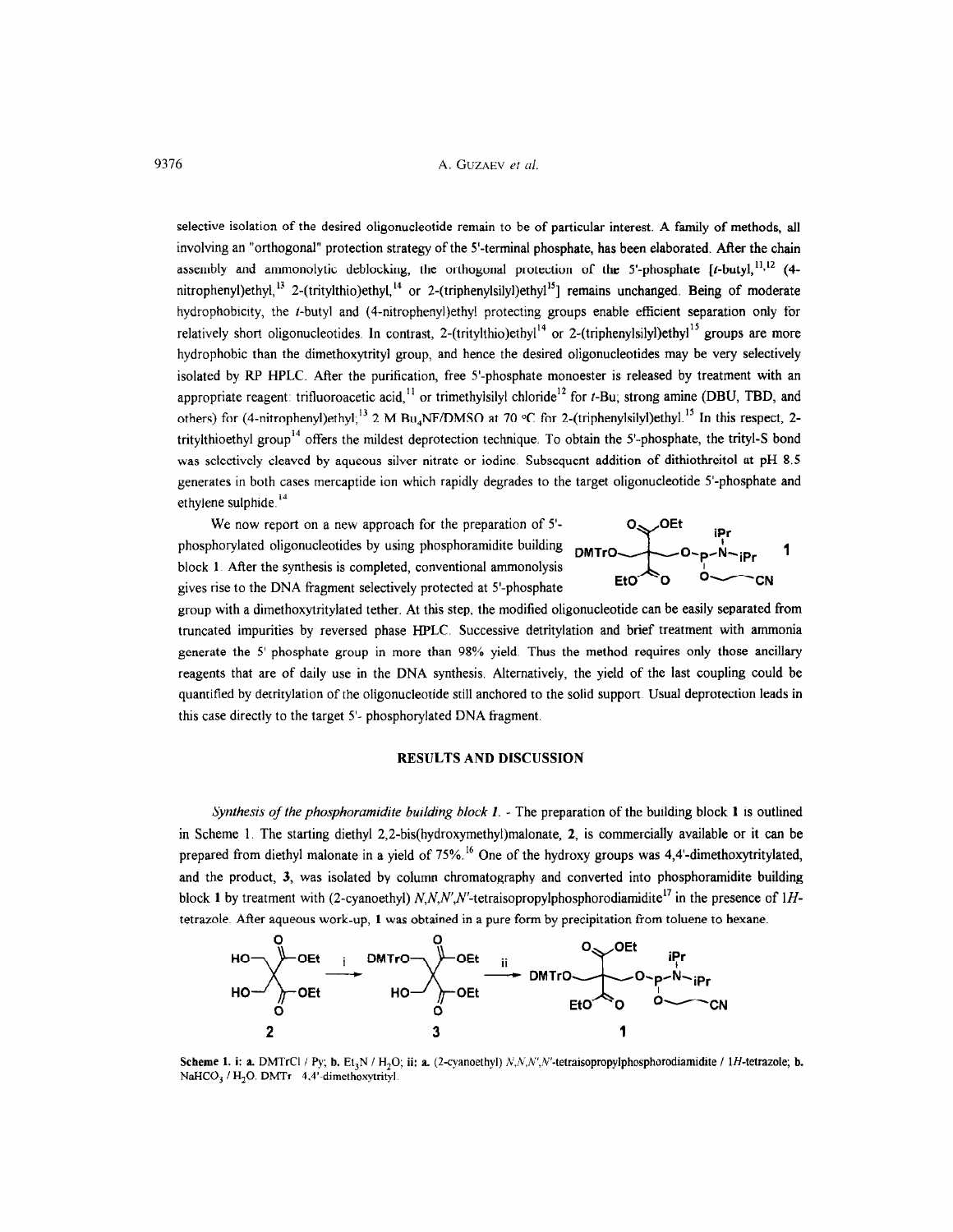Introduction of 5'-terminal phosphate with the aid of phosphoramidite  $1$ . - The compatibility of the phosphoramidite 1 with the established oligonucleotide synthesis, as well as the usefulness of the resulting DNA fragments in generation of oligonucleotide S-phosphates, was studied. First, by using standard coupling protocol commercial thymidine derivatized solid support  $(0.2 \mu \text{mol})$  was detritylated, treated with 1  $(0.1 \text{ M} \cdot \text{in})$ MeCN) and excess of 1H-tetrazole, and oxidised with iodine solution (Scheme 2). Measurement of the coupling efficiency by conventional deprotection with 3% dichloroacetic acid in methylene dichloride showed that detritylation reaction was completed in 5 min. Coupling yield, however, was found to be satisfactory (99%). Subsequent ammonolysis gave a deoxynucleotide derivative which was compared with commercial samples of thymidine and thymidine 5'-phosphate by ion exchange and RP HPLC. According to these measurements the reaction mixture consisted of 99% thymidine S-phosphate, 7, and 1% thymidine. The ratio of the starting material and product agreed with the result of the dimethoxytrityl assay



Scheme 2. i: a) DCA/CH<sub>2</sub>Cl<sub>2</sub>; b)  $1/1H$ -tetrazole; c)  $J_2/Py/H_2O$ THF; ii: a) DCA/CH<sub>2</sub>Cl<sub>2</sub>; b) NH<sub>3</sub>·H<sub>2</sub>O; iii: NH<sub>3</sub>·H<sub>2</sub>O; base: NH<sub>3</sub>·  $H<sub>2</sub>O$ , MeNH<sub>2</sub>, 1.3-propanediamine. S - solid support.

Next question was to clarify which step of the deprotection procedure is responsible for the conversion of the S-tethered deoxynucleotide into the S-phosphate. First, it was found that the product pattern significantly depending on whether the oligonucleotide carries a 5'-terminal dimethoxytrityl group when subjected to ammonolysis (Scheme 2). The formation of 7 was observed only when the solid support 4 was detritylated before the final deprotection In contrast, when 4 having the 5'-OH group still dimethoxytritylated was released and deprotected with either conc. aqueous ammonia, methylamine, or 1,3-propanediamine, the conjugate 5 was obtained. Its structure was established as follows: (i) treatment with all 3 amines gave products that coeluted on RP column; (ii) the products obtained by ammonia and methylamine deprotection of 4 (10-25 µmol) were shown to exhibit <sup>1</sup>H NMR signals of thymidine and the nonnucleosidic moiety 3. The stability of the ester groups in 5 towards ammonolysis and aminolysis is rather unexpected and contrasts to the known behaviour of the alkyl ester function under similar conditions.<sup>18</sup> Detritylation of 5 with 80% aq. AcOH for 30 min led, in 91% yield, to compound 6 which was characterised by <sup>1</sup>H and <sup>31</sup>P NMR.

The phosphodiester 6 was found to be stable under neutral conditions. However, when treated with diluted base, it was rapidly converted into thymidine 5'-phosphate 7. In order to estimate the half-life of this reaction in the basic media, several experiments were carried out by using decreasing concentrations of different aqueous amines. ammonia, methylamine, and n-butylamine. The reaction was too fast to be monitored by RP HPLC in 1.0 and 0.1 M aq. solutions of these amines at ambient temperature (>95% conversion in 15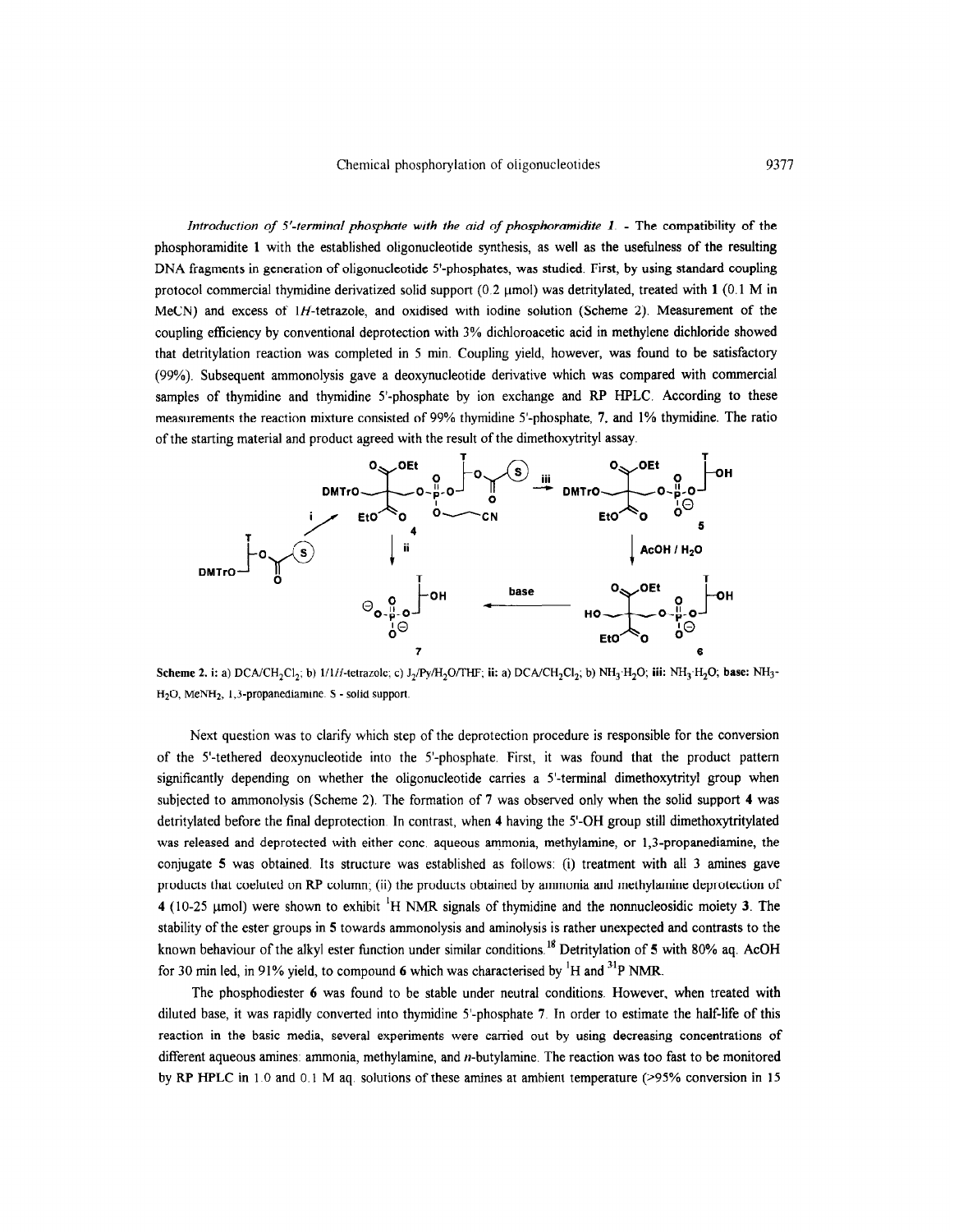min). In O.OlM aq. n-butylamine, the half-life was found to be about 15 min, and a number of intermediates were detected in the reaction mixture. None of them was accumulated at a marked extent, and the reaction was smoothly completed in 3 h. Independent of the amine employed, the yield of 7 was repeatedly  $> 99.5\%$ .

Synthesis of the oligodeoxynucleotide 5'-phosphates. - Since these results seemed to offer a convenient method for the 5'-terminal phosphorylation of oligonucleotides, they were verified by applying the phosphoramidite 1 in the DNA synthesis. A protected oligonucleotide S-GAACATCATGGTCGT-3' (8) was assembled on the commercial solid support, and the phosphoramidite 1 was attached to its 5'-terminus to give 9. When standard protocol was employed (0.1 M 1 in acetonitrile, coupling time 25s), the coupling yield was found to be greater than 98% and comparable with commercial phosphoramidites. As control samples, nonphosphorylated oligonucleotide (10) and oligonucleotide 5'-phosphate (11a) of the same sequence were prepared. To synthesise the latter, the reported method<sup>10</sup> using commercial Phosphoralink™ reagent (Applied Biosystems)<sup>19</sup> was adopted. Upon conventional deprotection, the crude reaction mixtures were analysed by ion exchange and/or RP HPLC. The retention times observed are collected in the Table 1

Table 1. HPLC Retention Times (in minutes) of the Oligonucleotides Prepared.

| $O$ ligo <sup>a</sup>     | 5'-DMT-10 10 11ac,d 13 14 11bd,e |                                     |  |  |
|---------------------------|----------------------------------|-------------------------------------|--|--|
| R <sub>ppp</sub>          | 26.2                             | 21.2 20.3 25.8 22.9 20.3            |  |  |
| Ion exchange <sup>b</sup> | --                               | $23.5$ 28.6 $\rightarrow$ 23.5 28.6 |  |  |
|                           |                                  |                                     |  |  |



**a.** For the structures, consult Scheme 2; **b.** For the conditions, see experimental, exclusively reported method;  $\frac{10}{10}$ experimental section; c. Prepared by reported method;<br>Coelute when coinjected; e. Prepared by using 1.

The deprotection of the anchored oligonucleotide 9 led generally to the same results observed with 4 (Scheme 3). If the synthesis was carried out in a DMT-Off mode (final detritylation for 5 min), the partially protected oligonucleotide 12 underwent conversion to the 5'-phosphorylated derivative llb during the base deprotection. In contrast, ammonolysis of 9 led to a stable DMT-On derivative, 13, which was isolated by RP HFLC (Fig. 1).

It has to be emphasised that the detritylation of 13 under aqueous conditions does not markedly differ from that of underivatized oligonucleotides. This contrasts to exceptional resistance of the dimethoxytrityl protected 9 and its analogues towards treatment with dichloroacetic acid in methylene dichloride, as mentioned above. Conventional detritylation (80% aq. AcOH; 20 min) converts 13 into the corresponding alcohol 14, which was found to be stable under neutral or slightly acidic conditions (pH 5-7) for several days. Oligonucleotide 14 could be rechromatographed by either RP (Fig. 2) or ion exchange chromatography. This procedure, however, is not routinely required.

When treated with diluted base, 14 was rapidly converted into 5'-phosphorylated oligonucleotide 11b. Again, the use of aqueous ammonia, methyl- or n-butylamine in a concentration higher than O.lM led to formation of llb in a yield of 98.5 to 99.5% within 15 min (Fig. 3). The reaction mixtures contained 0.5 to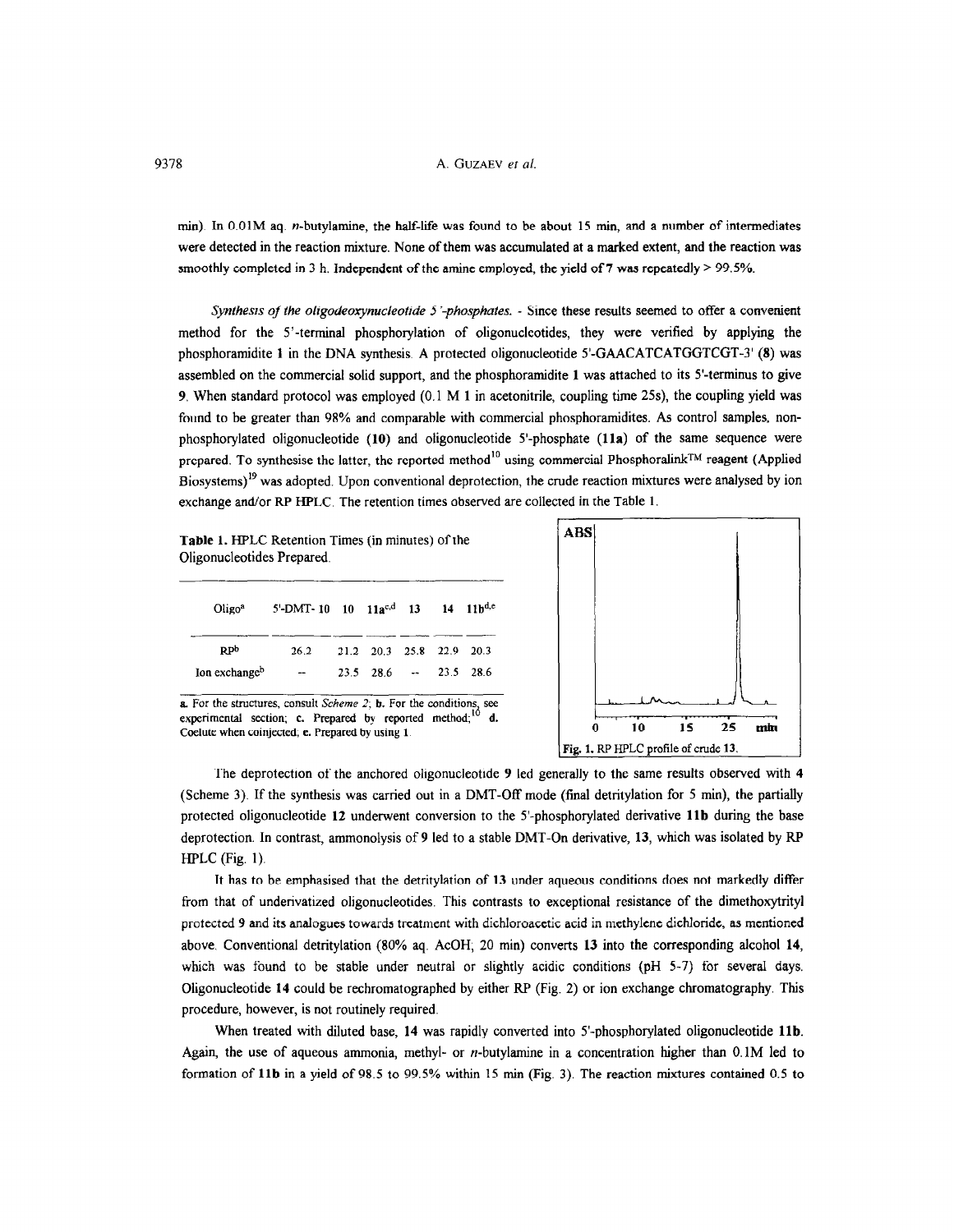1.5% of an unidentified oligonucleotide of lower negative charge and higher hydrophobicity. Oligonucleotides prepared by both routes of deprotection (Scheme 3) were found to be identical to the authentic 11s.



Scheme 3. i: a. 1/1H-tetrazole; b.  $I_2$  / H<sub>2</sub>O / Py / THF; ii: 3% dichloroacetic acid / CH<sub>2</sub>Cl<sub>2</sub>. R = H, CH<sub>3</sub>; n-C<sub>4</sub>H<sub>9</sub>.

Thus, in a routine preparation of oligonucleotide 5'-phosphates, it is more than sufficient to purify and detritylate 9, foilowed by treatment of crude 14 with concentrated ammonia for 15 min. Upon evaporation of the reaction mixture, the desired product, 11b, may be isolated by HPLC.



On mechanism of the 5'-terminal phosphate deprotection.  $\overline{\ }$ - The conversion of 6,12,14 to 7,11b proceeds very easily in aqueous amines. No data on the base catalysed reactions of 2 or its monoethers has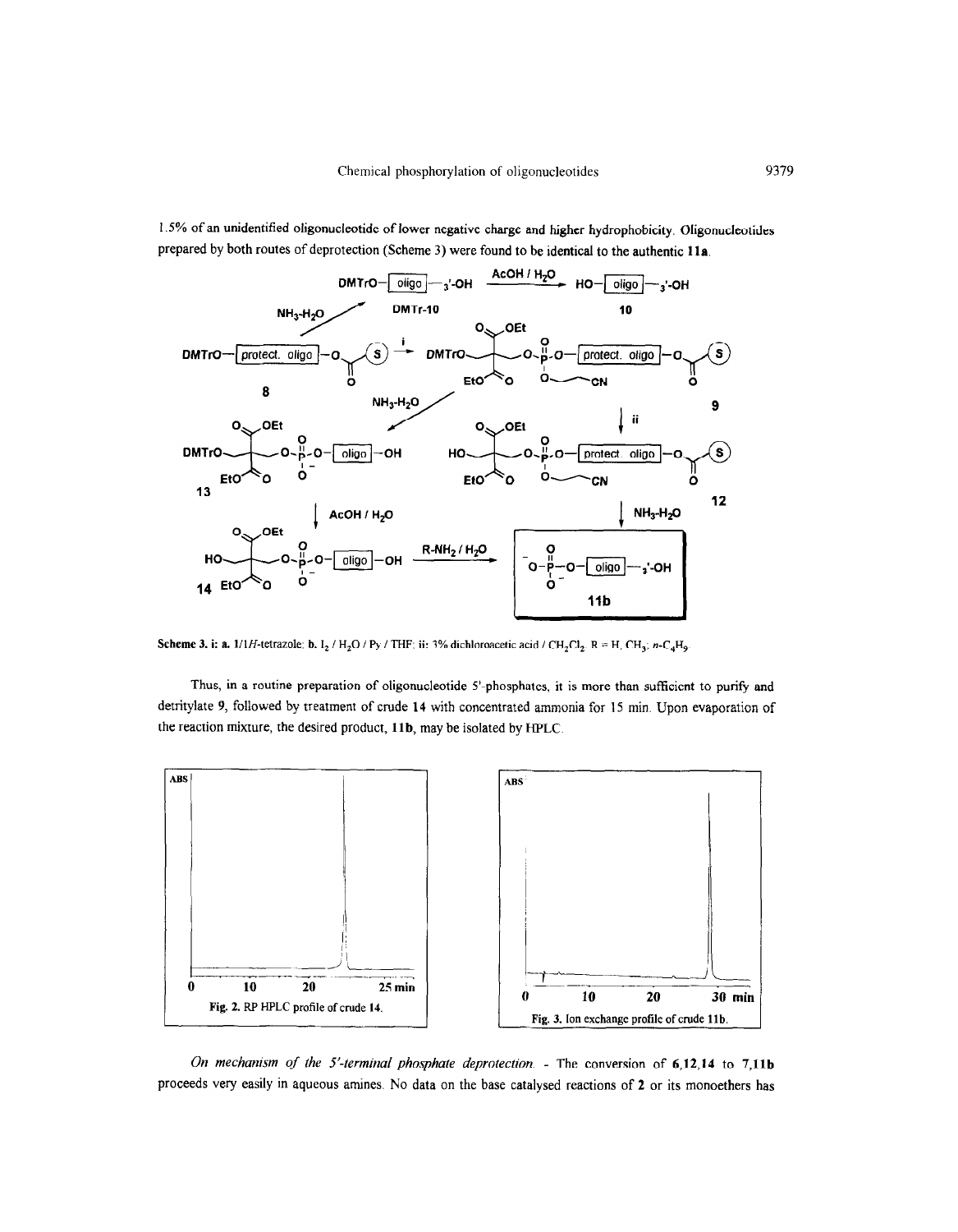been reported. Our attempts to rationalise the reactivity of 6,12,14 revealed that 2 and 3 are extremely sensitive to the basic conditions. For example, 3 disappeared quantitatively within 30 min when treated with a catalytic amount of n-butylamine (0.1 eq ) in aqueous pyridine. The only W-absorbing product detected mixture was 4,4'-dimethoxytrityl alcohol (characterised by <sup>1</sup>H and <sup>13</sup>C NMR). O,O-Alkylidene derivatives of 2 are, in turn, known to be smoothly hydrolysed with strong alkali to the corresponding dicarboxylates the 1,3 dioxane moiety remaining intact.<sup>20</sup> Similarly, dimercapto analogues of 2 are, in both free and cyclic disulphide form, resistant to the treatment with  $1,2$ -ethanediamine.<sup>21</sup> These observations illustrate that the presence of at least one unprotected hydroxy group greatly destabilises the 1,3-propanediol fragment of 2 and its derivatives.

Mechanistically the phenomenon could be explained as a two-step process. First, a retrograde aldol reaction of 15 that generate an intermediate 16, may occur under basic conditions (Scheme 4).<sup>22</sup>



Scheme 4.  $R = H$ , DMTr, oligonucleotide;  $R' = H$ , CH<sub>2</sub>, *n*-Bu.

One can expect that being a reversible reaction, the process should be facilitated by the presence of primary amines or ammonia which are able to trap the released formaldehyde. Compound 16 should, in turn, be extremely susceptible to the  $\beta$ -elimination reaction leading to 17 which is in the present case an oligonucleotide S-phosphate. The other product may then tentatively be assigned as a diethyl methylenemalonate, 18. Finally, the amine might be expected to undergo conjugate nucleophilic 1,4-addition to 18 to give 19.<sup>23</sup>

The stability of 6,12,14 under acidic conditions is expected: derivatives of 2 are known to stand weak acids.<sup>24</sup> Only when concentrated solutions of aqueous mineral acids are applied, 2 undergoes ester bond hydrolysis followed by decarboxylation

Conclusions. - The non-nucleosidic building block 1 allows the efficient preparation of oligonucleotide 5'-phosphates by employing only the procedures and ancillary reagents adopted in the routine DNA synthesis. The precursor of oligonucleotide S-phosphate contains a dimethoxytrityl protecting group and thus can be easily isolated by RP HPLC. Subsequent treatments give rise to the target oligonucleotide S-phosphate in a high yield within less than 1h.

### EXPERIMENTAL

General. - Diethyl2,2-bis(hydroxymethyl)malonate and 4,4'-dimethoxytrityl chloride (rectystallised before use) were purchased from Aldrich, reagents for oligonucleotide synthesis from Cruachem, and  $\{2-[2-(4,4]$ dimethoxytrityloxyethyl) sulfonyl] ethyl} (2-cyanoethyl) N,N-diisopropylphosphoramidite (Phosphoralink<sup>TM</sup>) from Applied Biosystems. Adsorption column chromatography was performed on Silica gel 60 (Merck). NMR spectra were recorded on Jeol GX-400 spectrometer operating at 399.8 and 161.9 MHz for <sup>1</sup>H and <sup>31</sup>P,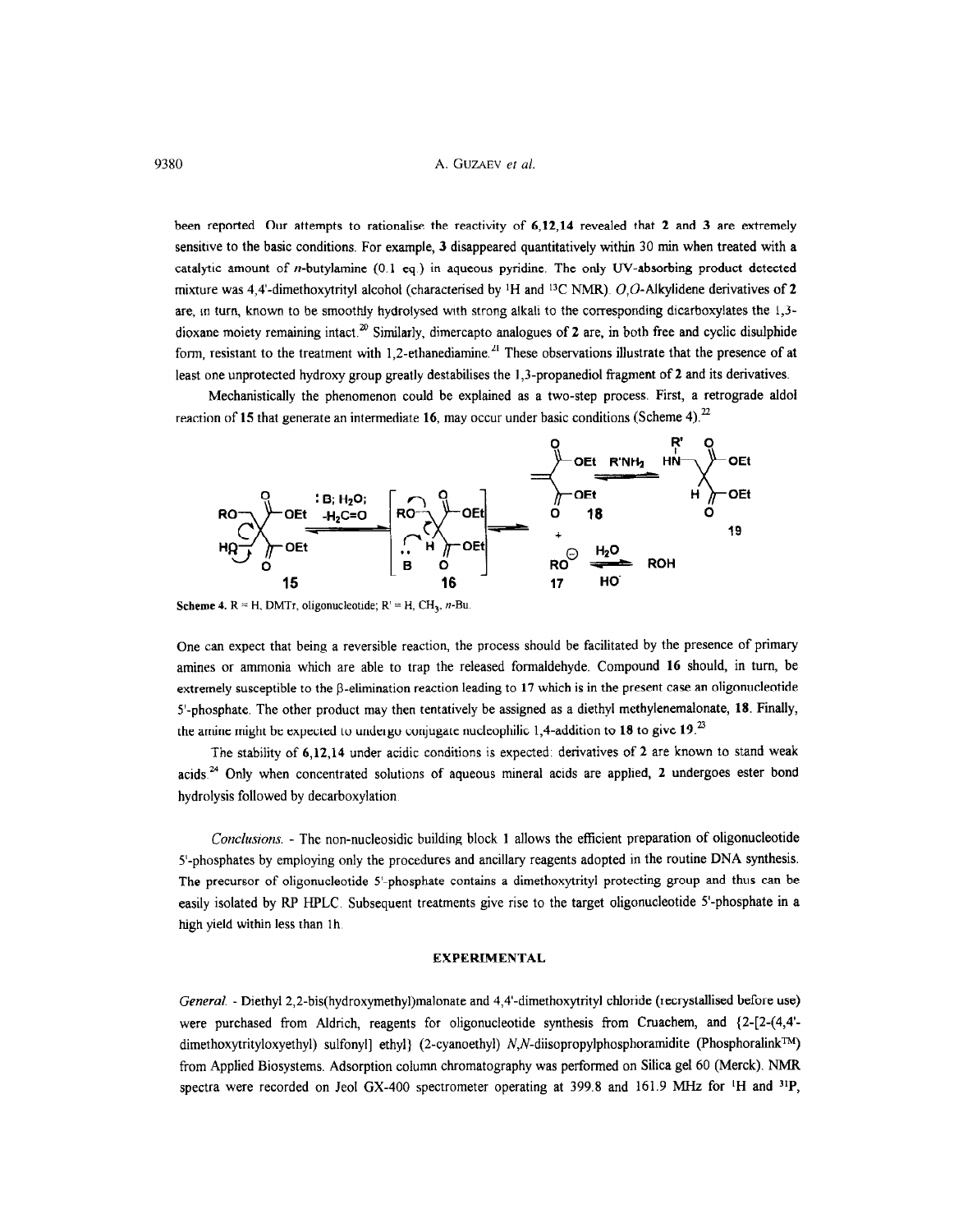respectively. Either CDCl, or DMSO-d<sub>6</sub> were used as solvents, with either TMS as internal (<sup>1</sup>H) or  $H_1PO_4$  as external (31P) standard.

HPLC techniques. - The oligonucleotides were analysed and isolated by RP chromatography (column: Nucleosil 300-5C18, 4.0x250 mm, Macherey-Nagel; buffer A. 0.05 M NH<sub>4</sub>OAc; buffer B: 0.05 M NH<sub>4</sub>OAc in 65% MeCN; flow rate 1.0 mL min-l, a linear gradient from 5 to 60% B in 30 min was applied for dimethoxytrityl protected oligonucleotides, otherwise from 0 to 30% B in 30 min). Oligonucleotides which did not contain dimethoxytrityl group were analysed by ion exchange chromatography (column: SynChropack AX-300, 4.6x250 mm, 6.5  $\mu$ m, SynChrom, Inc., buffer A: 0.05 M KH<sub>2</sub>PO<sub>4</sub> in 50% formamid; buffer B: A + 0.6 M  $(NH<sub>4</sub>)<sub>2</sub>SO<sub>4</sub>$ ; flow rate 1.0 mL min<sup>-1</sup>; a linear gradient from 25 to 85% B in 35 min. Semipreparative RP HPLC was carried out on a Hypersil<sup>®</sup> ODS column (5 µm,  $10 \times 250$  mm) by using 0.05M aq. NaOAc as buffer A, 80% aq. MeCN as buffer B, and water as C at a flow rate 4.5 mL  $\times$  min<sup>-1</sup>. Compound 5 was isolated employing a linear gradient from 30 to 90% B in 30 min Desalting was performed on the same column eluted initially with buffer A (IO min), then with water (10 min). The desalted products were obtained eluting the column with a mixture of B and C (60.40% for 5 and 30 70 for 6, correspondingly).

Oligodeoxyribonucleotide synthesis. - The protected oligonucleotides were assembled on an Applied Biosystems 392 DNA Synthesizer using commercial solid support, phosphoramidite chemistry, and recommended protocols for 0.2 and 10 umol scale. A modified synthetic cycle was used for the preparation of 4 in 25 umol scale Accordingly, a mixture of lH-tetrazole and phosphoramidite solutions was delivered to the column for 34 s. All the steps involving the delivery of MeCN, oxidiser, or capping mixture to column as well as reversed flush steps were reprogrammed for the time longer as much as twice than that employed in ABI 10 umol protocol. The detritylation step was carried out by using two consequent "#14 (acid solution) to column" steps (2×80 s), separated by a trityl flush step (7 s). Phosphoramidite 1 was used as 0.1 M solution in dry MeCN, with unaltered coupling time. The oligonucleotides were deprotected with conc. aqueous NH<sub>3</sub> (2h at room temperature, then 7h at 55°C) analysed and isolated by HPLC. For S-DMTr-10 and 13, dimethoxytrityl group was cleaved with 80% aq. AcOH for 20 min at ambient temperature, followed by analysis on both RPand ion exchange columns and RP-isolation of 10 and 14.

5'-Phosphate deprotection experiments. - Aliquots of purified 14 (20 AU/mL; 50  $\mu$ L) were diluted to 250  $\mu$ L with aqueous solution of ammonia or appropriate amine, giving the following final concentrations: ammonia:  $25\%$ , 1.0, 0.1 M; methylamine: 1.0, 0.1 M; *n*-butylamine: 1.0, 0.1, 0.01 M. Samples (50  $\mu$ L) of the reaction mixtures were taken after 15 and 30 min, evaporated to dryness, dissolved in water (250 yL) and analysed by RP HPLC comparing retention times with those of 14 and 11a. Additional samples (50  $\mu$ L) were withdrawn from the reaction in  $0.01$  M aqueous *n*-butylamine at  $60$ , 120, and 180 min. The aliquots were treated and analysed as described above

Optimised procedure for isolation and final deprotection of oligodeoxynucleotide 5'-phosphates. - A preassembled oligonucleotide 9 was ammonolysed to give 13 which, after removal of ammonia by evaporation, was isolated by RF HPLC (Fig. 1) Dimethoxytrityl protection was cleaved as specified above, and 14 was purified by RP HPLC (Fig. 2). The fraction collected (cca. 0.4 mL) was diluted with conc. ammonia (2 mL),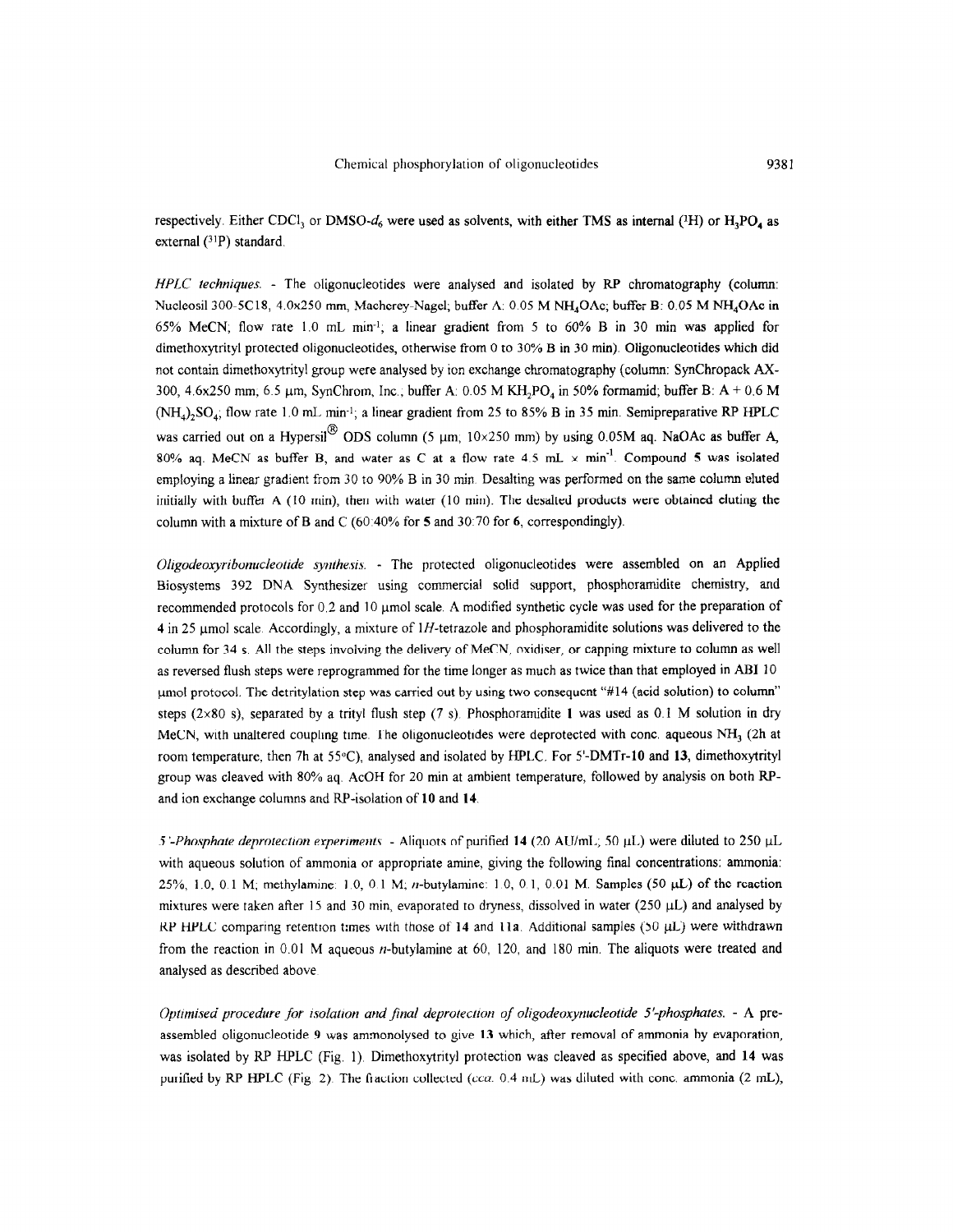left at room temperature for 15 min, and evaporated to dryness The residue was dissolved in water (1 mL), analysed by ion exchange chromatography (Fig.3) and subjected onto RP column. Pure llb was collected and found to be homogeneous and chromatographycally identical (Table I) to that prepared by the method reported in literature.<sup>10</sup>

Diethyl 2-hydroxymethyl-2-(4,4'-dimethoxytrityloxymethyl)malonate 3. - Diethyl 2,2-bis(hydroxymethyl) malonate 2 (8 46 g, 38.4 mmol) was dried by coevaporation with pyridine (3x50 mL) and dissolved in a mixture of dry pyridine (50 mL) and dioxane (50 mL). 4,4'-Dimethoxytrityl chloride (7.80 g, 23 mmol, 0.6 eq.) was added to the stirred solution in small portions within 2h. The reaction mixture was stirred for 4h, after which the reaction was stopped by adding methanol (0.5 mL) The resulting solution was neutralised with triethylamine  $(3.6 \text{ mL})$  and evaporated *in vacuo* to an oil. The residue was dissolved in methylene dichloride (200 mL), washed with water (3x50 mL), dried over  $Na_5SO_4$ , and evaporated to dryness. The crude mixture obtained was separated on a silica gel column (40x150 mm) eluting with a gradient of methanol in  $CH_2Cl_2$ from 0 to 5%. Collected fractions were evaporated to dryness to give 8.77g (73%) of pure 3 as a white foam. <sup>1</sup>H NMR ( $\delta$ , ppm): 7.40-7.38 (m, 2H, arom); 7.31-7.18 (m, 7H, arom); 6.84-6.80 (m, 4H, arom); 4.22 (sx, 2H,  $J_{AB}^2$  = 10.7 Hz,  $J_{H}^3$ <sup>A</sup><sub>Me</sub> = 7.1 Hz, CH<sub>3</sub>-CH<sup>A</sup>H<sup>B</sup>O-C=O); 4.17 (sx, 2H,  $J_{AB}^2$  = 10.7 Hz,  $J_{H}^3$ <sub>Me</sub> = 7.1 Hz, CH<sub>3</sub>-CH<sup>A</sup>H<sup>B</sup>O-C=O); 4.13 (br. s., 2H, -CH<sub>2</sub>OH); 3.77 (s., 6H, 2xCH<sub>3</sub>O); 3.63 (s., 2H, -CH<sub>2</sub>ODMTr); 1.22 (tr., 6H,  $J^3 = 7.1$  Hz 2xCH<sub>2</sub>). IR ( $\lambda$ , cm<sup>-1</sup>): 3535 (vOH); 1732 (vC=O); 1251 (vC-O-C); 1608, 1582, 1509 (arom.). Anal. Found: C, 68.73; H, 6.50%. Calcd. for  $C_{30}H_{34}O_8$ : C, 68.95; H, 6.56%.

(2-Cyanoethyl) [2,2-bis(ethoxycarbonyl)-3-(4,4'-dimethoxytrityloxy)propyl-1] N,N-diisopropyl phosphoramidite 1. - Alcohol 2 (650 mg,  $1.25$  mmol), predried by coevaporation with MeCN, and (2cyanoethyl) N,N,N',N'-tetraisopropylphosphorodiamidite<sup>17</sup> (563 mg, 1.87 mmol) were dissolved in dry MeCN  $(1.5 \text{ mL})$ . IH-Tetrazole (2.92 mL of 0.45 M solution in dry MeCN; 1.31 mmol) was added, and the mixture was stirred for 20 min in dry atmosphere at ambient temperature. Aqueous NaHCO<sub>3</sub> (5%; 25 mL) was added, and the mixture was extracted with methylene dichloride (100 mL). Extract was washed with saturated NaCI, dried over  $Na, SO<sub>4</sub>$ , and evaporated to a white foam. It was dissolved in toluene (3 mL) and added dropwise to dry hexane (75 mL) at room temperature. To remove solid impurities, the solution was filtered, the filtrate obtained was kept for 2h at -25°C in dry atmosphere. The solvent was decanted from the product precipitated as a colourless oil. A fresh portion of hexane (50 mL) was added to the precipitate, the mixture was shaken, and left at room temperature to settle down. The solvent was decanted, and the residue was dried in vacuo to give 1 (850 mg, 94 %) as a colourless oil. <sup>31</sup>P NMR ( $\delta$ , ppm): 148.3. T.l.c. (Kieselgel 60 F<sub>254</sub>, MeOH-CH<sub>2</sub>Cl<sub>2</sub>, 1:49):  $R<sub>r</sub> 0.7$ .

#### Thymidine 5'-/3-(4,4'-dimethoxytrityloxy)-2,2-di(ethoxycarbonyl)propyl-1 phosphate (5).

*Method A.* Phosphoramidite 1  $(1.0 M in MeCN)$  was coupled to thymidine derivatized controlled pore glass in a 10 umol scale. After the completeness of the synthesis the solid support 4 was dried and treated with conc. aq. NH<sub>3</sub> for 2 days at room temperature. The liquid phase was evaporated to dryness in vacuo, the residue was dissolved in 30% aq. MeOH and separated by semipreparative RP HPLC. The fraction containing the product was evaporated to an oil, and the residue was desalted on the same column. The solvent was evaporated, the residue was coevaporated with MeCN ( $3\times5$  mL) and, finally, dried in vacuo to give 10.2 mg (80%) of 5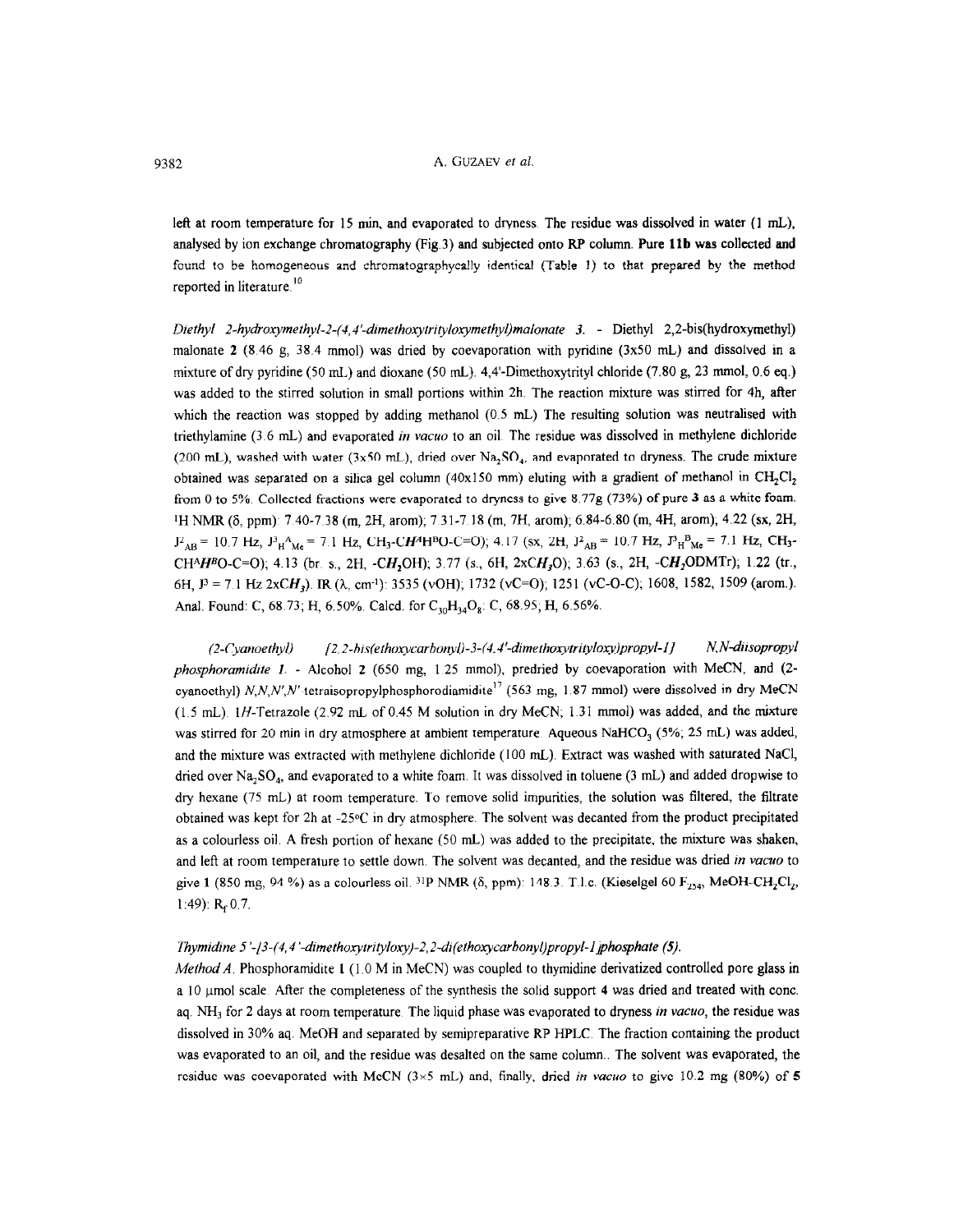(sodium salt) as a white powder. <sup>1</sup>H NMR (DMSO-d<sub>6</sub>): 7.94, 1H, d.  $J^4$ <sub>HMe</sub> = 1.0 Hz (H-6); 7.27-7.37, 4H, m.; 7.17-7.24, 5H, m., 6.92-6.85, 4H, m. (arom.); 6.22, 1H, dd.,  $J^3 = 5.8$ , 7.8 Hz (H-1'); 4.35-4.30, 1H, m.,  $J^2 =$ 9.8 Hz,  $J^3 = 2.9$  Hz (H-5'); 4.30-4.25, 2H, m. (H-5" and H-3'); 4.01, 4H, q.  $J^3 = 6.9$  Hz, (2xCH<sub>2</sub>CH<sub>3</sub>); 3.83, 1H, m. (H-4'); 3.73, 6H, s. (2×CH<sub>3</sub>O); 3.65, 2H, m. (CH<sub>2</sub>-O-P); 3.48, 1H, d.,  $J_{AB}^2 = 8.8$  Hz (CH<sub>A</sub>H<sub>B</sub>-ODMTr); 3.44, 1H, d.,  $J_{AB}^2 = 8.8$  Hz (CH<sub>A</sub>H<sub>B</sub>-ODMTr); 2.12, 1H, m., and 2.02, 1H, m.,  $J_{2',2''}^2 = 13.2$  Hz (H-2' and H-2"); 1.84, 3H, d.,  $J^4$ <sub>MeH</sub> = 1.0 Hz (C<sup>5</sup>-CH<sub>3</sub>); 1.06, t.,  $J^3$  = 7.1 Hz, and 1.05, t.,  $J^3$  = 7.0 Hz, totally 6H,  $(2\times CH_2CH_3)$ .

Method B. The solid support 4 (25 µmol) was prepared analogously to the method A and treated with 40% aq. methylamine (25 mL) for 2h at room temperature. The reaction mixture was worked up, and the product was isolated as described above to give 18.3 mg (86.2%) of 5 as a white powder which was identical to that prepared by method A as evidenced by 'H NMR and analytical RP HPLC.

Method C. Deprotection of the solid support 4 (0.2 µmol) with 50% aq. 1,3-propanediamine (75 µL) for 12 h at room temperature followed by evaporation of the liquid phase gave the single product, 5, which coeluted with an authentic sample prepared by method A when coinjected on analytical RP HPLC.

Thymidine 5'-/3-hydroxy-2,2-di(ethoxycarbonyl)propyl-1 phosphate (6). Compound 5 (23.7 mg, 28 umol) was treated with 80% aq. AcOH (25 mL) for 30 min at room temperature. The reaction mixture was evaporated in vacuo, coevaporated with water (3×5 mL), and partitioned between water (5 mL) and CH<sub>2</sub>Cl<sub>2</sub> (15 mL). The organic layer was discarded, and the aqueous phase was extracted with  $CH_2Cl_2$  (3×5 mL). At this step, the aqueous phase contained a detritylated product in >97% purity along with contaminating 4,4' dimethoxytrityl alcohol. Accordingly, the homogeneous product was isolated by semipreparative RP HPLC within the desalting protocol.. Evaporation and final drying in vacuo gave sodium salt of 6 (13.9 mg, 91%) as a white powder. <sup>1</sup>H NMR (DMSO-d<sub>6</sub>): 8.31, 1H, s. (NH); 7.81, 1H, d.,  $J_{HMe}^4$  = 1.0 Hz, (H-6); 6.22, 1H, dd.,  $J_{1'2'}^3$  = 6.1,  $J_{1'2''}^3$  = 7.8 Hz (H-1'); 4.28, 1H, m. (H-3') 4.19-4.06, m.,  $J^2$  = 9.8 Hz,  $J^3$  = 2.9 Hz (H-5', H5"), 4.10, q.,  $J^3 = 7.1$  Hz and 4.09 q.,  $J^3 = 7.1$  Hz (2xCH<sub>2</sub>CH<sub>3</sub>) totally 6H; 3.88, 1H, d., and 3.86, 1H, d.,  $J^2_{AB} =$ 12.1 Hz (CH<sup>A</sup>H<sup>B</sup>OH); 3.79 1H, m. (H-4'); 3.65, 2H, m. (CH<sub>2</sub>-O-P); 2.11, 1H, m., and 2.04, 1H, m.,  $J_{2',2''}^2$  $13.3 \text{ H}_7$ ,  $3^3$  = 7.8 Hz,  $1^3$  = 6.5 Hz,  $1^3$  = 6.1 Hz,  $1^3$  = 2.7 Hz, (H-2); and H-2"); 1.81, 3H, d.,  $1^4$  =  $1.0 \text{ H}$  (C<sup>5</sup>-CH<sub>3</sub>); 1.15, t.,  $1^3$  = 7.1 H<sub>z</sub>, and 1.14, t.,  $1^3$  = 7.1 Hz, totally 6H, (2xCH-CH<sub>3</sub>). <sup>31</sup>D NMR (DMSO  $d_6$ ). -2.20.

Acknowledgements. Financial support from the Research Council for Natural Sciences, the Academy of Finland, is gratefully acknowledged.

#### **REFERENCES**

- 1. Modrich, P., and Lehman, I.R. J. Biol. Chem., 1973, 248, 7502-75 11.
- 2. Sambrook, J.; Fritsch, F.F.; and Maniatis, T. Molecular Cloning: A Laboratory Manual, 1989, Cold Spring Harbor Press, Cold Spring Harbor, NY.
- 3. Fritz, H.-J. In: DNA Cloning: A Practical Approach; Glover, D.M. Ed.; IRL Press, Oxford, 1985, I, 151-163.
- 4. Barany, F. PCR Methods and Applications, 1991, I, 5-16.